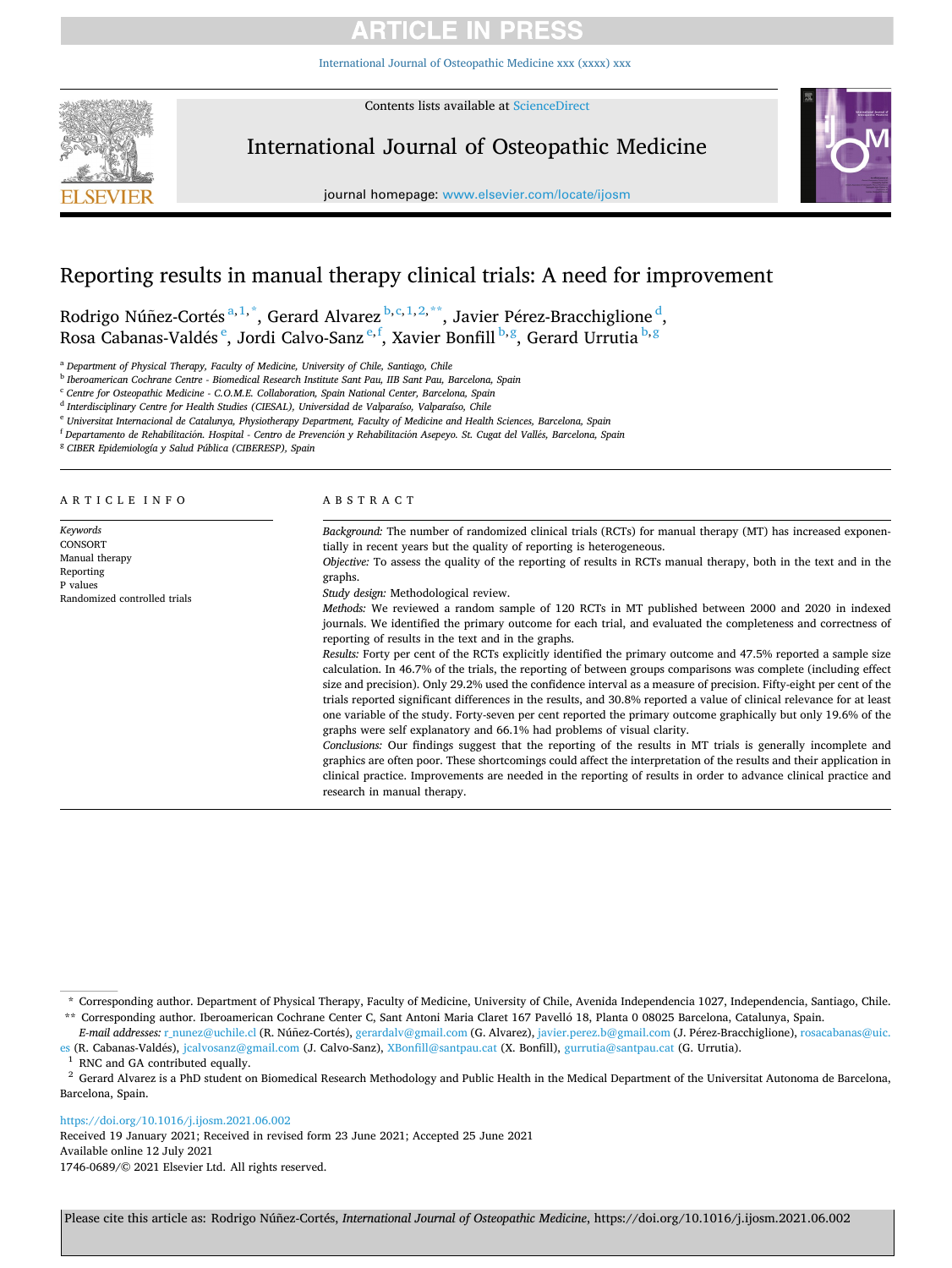# **RTICLE IN PRESS**

#### **Implications for practice**

- Our findings suggest that the reporting of results in Manual Therapy trials is generally incomplete and graphics lack completeness and visual clarity.
- Our findings support the need to implement strategies to better comply with reporting guidelines.
- Training in evidenced-based methods with a clear focus on clinical relevance and applicability is needed in the field of Manual Therapy.

### **Introduction**

Manual therapy (MT) is a physical treatment used to treat musculoskeletal pain and disability. It consists of a variety of manual approaches that include joint mobilization, manipulation, massage and soft tissue techniques [[1](#page-6-0)]. The number of randomized controlled trials (RCTs) for MT has increased exponentially in recent years but the quality of methodology and reporting is heterogeneous [\[2,3](#page-6-0)]. Several recent systematic reviews  $[4-12]$  $[4-12]$  show that results in MT RCTs are inconclusive, raising the need for studies with better methodology and reporting [\[13](#page-6-0)–18]. Comprehensive reporting enables optimal interpretation of the methods and results, facilitating assessment of the implications for clinical practice [\[19,20](#page-6-0)]. Moreover, it allows other researchers to learn from prior experiences, overcome previous limitations, and replicate the study to verify the findings when needed or appropriate [\[21](#page-6-0)].

A set of guidelines are available to help researchers improve the reporting of the studies. Since 1996, the Consolidated Standards for Reporting Trials (CONSORT statement) have been providing a series of useful resources to improve the quality of reports of clinical trials [\[22](#page-6-0)]. However, recent research shows that use of these reporting guidelines has not been optimal [\[23](#page-6-0)], leading to poor interpretation and compromising the possibility of using these results in systematic reviews [\[24](#page-6-0), [25\]](#page-6-0). Moreover, in the field of MT, evidence suggests that the quality of reporting has not improved in recent years [[2](#page-6-0),[26\]](#page-6-0).

Results that provide information about the effects of interventions are a key aspect of RCTs and correct reporting is therefore of utmost importance. The data reported include both the numerical expression of the results in the text (effect and precision measurements) and their representation in graphs or figures. Figures play a key role in communicating findings and facilitating their interpretation. Puhan et al. [\[27](#page-6-0)] considered three main requirements for optimal understanding of a graph: first, that data symbols must be clearly distinguishable to allow visual detection, second, that data should be organized in such a way as to facilitate the estimation of the important values and relationships in the data, and third, that there must be a complete explanation of all the elements of the graph and how the data was obtained. However, the presentation or content of many published figures is deficient [\[28](#page-6-0)].

Considering that limitations in the reporting of results are associated with biased estimates of treatment effects [[29\]](#page-6-0) and given the generally limited quality of reporting in MT RCTs [[2](#page-6-0),[26\]](#page-6-0), the need arises to carry out a complete analysis of the reporting of results and their graphic representation in the MT literature. Therefore, the aim of this study was to assess the quality of the reporting of results in RCTs manual therapy, both in the text and in the graphs. For this purpose, we examined the results sections and specific elements of the methods related to reporting results, in a randomly selected sample of 120 MT studies published between 2000 and 2020.

#### **Methods**

#### *Search strategy*

We conducted a secondary analysis of a systematic methodological evaluation of a random sample of 100 MT RCTs published between 2000 and 2015 in indexed journals [[2](#page-6-0)]. Criteria for inclusion were that at least one of the interventions (experimental or control) should include some form of MT. Articles not written in English, with designs other than RCTs and studies that referred to posters and oral communications, were excluded. For the purposes of the present study, we extended our sample with 20 additional trials published from 2015 to 2020 to assure the validity of the results and to be representative of articles published up to the present day. A previously validated search filter was used to identify RCTs in the MT field [[30\]](#page-6-0). More details on the search strategy can be found elsewhere [\[2\]](#page-6-0).

#### *Assessment of reporting*

# *The reporting in the text*

A data extraction form agreed upon by four authors (RNC, GA, JPB and GU) was designed. The form was piloted and optimized by four researchers (RNC, JPB, RC and JC) using a random sample of five potentially eligible articles. Regarding the general extraction process, for each article, we determined whether or not the primary outcome was differentiated from the rest of the variables. If the primary outcome was not explicitly declared, the outcome used to calculate the sample size was considered. If neither of these was reported, we selected the first outcome reported in the results section of the study. From this primary outcome, we extracted data regarding: a) the type of outcome (variable); b) the time point of outcome assessment; c) the statistical test used; d) the measure of effect and precision obtained (within and between-group differences); e) the way the result was reported (narratively or graphically); and f) information related to losses to follow-up. We also determined whether the articles explicitly defined the study hypothesis, if they included details of sample size calculation, and if they applied a minimal clinically important difference value (MCID). All data were extracted by three reviewers (RN, RC and JC) and any disagreement was resolved by a fourth reviewer (GA). The evaluation criteria for each item, binary or categorical, are detailed.

In order to assess the evolution of the reporting of the results over time and, due to the lack of a validated statement specifically focused on the reporting of results [\[31](#page-6-0)[,32](#page-7-0)], authors agreed on a minimum set of seven categories deemed essential for a complete reporting of RCT results: 1) Primary outcome is explicitly declared (and differentiated from secondary outcomes); 2) Complete information on sample size calculation (including alpha/beta values and standard deviation or minimum detectable change); 3) Complete loss report (including numbers, reasons and imputation criteria of missing values); 4) Intra-group effect measure (experimental group); 5) Intra-group effect measure (control group); 6) Complete comparative measure between groups (effect size and precision); 7) Minimal clinically important difference value.

## *Graphic report*

We identified all RCTs in our sample that presented the primary outcome in a visual format. We identified the RCTs that graphically presented the primary outcome. We determined the type of graph, completeness, and visual clarity according to the recommendations of previous studies [\[33](#page-7-0)]. For completeness, we determined whether the graphics included the number of participants, graph and axis titles, axis labels, the meaning of variance, and a self-explanatory presentation. For visual clarity, we examined the graphics for numerical distortion, chart junk, readability, and Others. Further details are provided in Appendix [1](#page-5-0). All data were extracted by two reviewers (RNC and JPB) and any disagreement was resolved by a third reviewer (GA).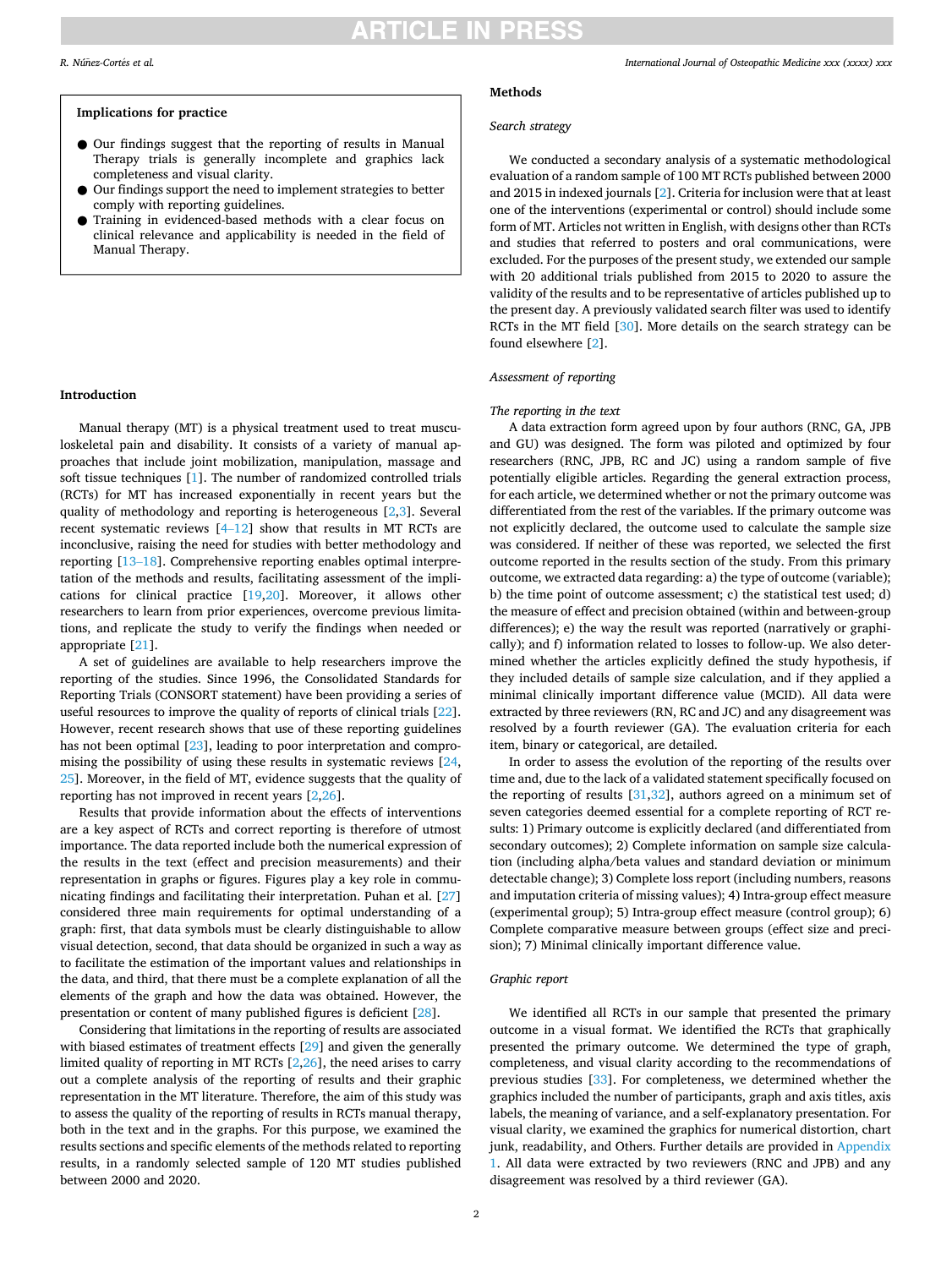#### <span id="page-2-0"></span>*R. Núñez-Cortés et al.*

#### *Statistical analysis*

Descriptive statistics were performed using frequencies and percentages for qualitative variables. We calculated agreement between every possible pair of reviewers using Cohen's kappa coefficient and the result was interpreted according to the Landis scale [[34\]](#page-7-0). Chi-square was used to compare the reporting of results by years and one-way ANOVA was used to compare the compliance percentage related to these seven categories. All statistical analyses were performed with SPSS version 22.0 (IBM Corporation, Armonk, NY).

# **Results**

The 120 trials included a total of 12954 participants (median  $= 60$ , range 6–1340) and they assessed the impact of six modalities of manual therapies: soft tissue techniques (29%); spinal manipulation techniques (23%); joint mobilization (21%); chiropractic treatments (12%); acupressure-reflexology (9%) and osteopathic manipulative treatment (6%). The most frequent type of trials included in the study were those related to spinal problems such as low back pain (21%) and neck pain (16%), followed by trials conducted in healthy or asymptomatic subjects (12.5%). Of the 120 articles analysed, 81% corresponded to singlecentre studies and 19% to multi-centre studies. Treatment consisted of more than one session in 70% of the studies. Considering all categories, the agreement between pairs of reviewers in the pilot stage ranged from

#### **Table 1**

Reporting of descriptive information in relation to the study methods.

| Hypothesis ( $n = 120$ )                                 |                      |  |  |
|----------------------------------------------------------|----------------------|--|--|
| <b>Explicitly</b> stated                                 | 35.8% [27.3 to 45.1] |  |  |
| Implicit                                                 | 40% [31.2 to 49.3]   |  |  |
| Not specified                                            | 24.4% [16.8 to 32.8] |  |  |
| Primary variable $(n = 120)$                             |                      |  |  |
| Explicitly declared                                      | 40% [19.3 to 53.3]   |  |  |
| Deductible from sample size                              | 10% [5.2 to 16.8]    |  |  |
| Undeclared                                               | 50% [40.7 to 59.3]   |  |  |
| Variable type $(n = 120)$                                |                      |  |  |
| Continuous                                               | 91.7% [85.2 to 95.9] |  |  |
| Dichotomous                                              | 5.8% [2.4 to 11.6]   |  |  |
| Ordinal                                                  | 2.5% [0.5 to 7]      |  |  |
| Follow-up $(n = 120)$                                    |                      |  |  |
| Short term $(\leq 3$ months)                             | 70% [61.0 to 78.0]   |  |  |
| Long term $($ >3 months)                                 | 30% [22.0 to 39.0]   |  |  |
| Statistical analysis ( $n = 120$ )                       |                      |  |  |
| <b>ANOVA</b>                                             | 35.8% [27.3 to 45.1] |  |  |
| Mixed repeated measures model                            | 5.8% [2.4 to 11.6]   |  |  |
| Mean difference                                          | 1.7% [0.2 to 5.9]    |  |  |
| T test                                                   | 18.3% [11.9 to 26.4] |  |  |
| Chi-Square                                               | 5.8% [2.4 to 11.6]   |  |  |
| Risk Ratio, Odds Ratio or Hazard Ratio                   | 2.5% [0.5 to 7]      |  |  |
| <b>ANCOVA</b>                                            | 10.8% [5.9 to 17.8]  |  |  |
| Mann - Whitney-U test                                    | 5% [1.9 to 10.6]     |  |  |
| Regression models                                        | 6.7% [2.9 to 12.7]   |  |  |
| Other                                                    | 4.2% [1.3 to 9.5]    |  |  |
| Undeclared                                               | 3.3% [0.9 to 8.3]    |  |  |
| Sample size calculation $(n = 120)$                      |                      |  |  |
| Yes                                                      | 47.5% [38.3 to 56.8] |  |  |
| No                                                       | 52.5% [43.2 to 61.7] |  |  |
| Specific sample size calculation information $(n = 120)$ |                      |  |  |
| Alpha value                                              | 38.3% [29.6 to 47.6] |  |  |
| Beta value                                               | 45.8% [36.7 to 55.2] |  |  |
| Minimal change to be achieved with the intervention      | 37.5% [28.8 to 46.8] |  |  |
| Standard deviation in continuous variables               | 12.5% [7.1 to 19.8]  |  |  |
| Expected rate or mean in the control group               | 4.2% [1.3 to 9.5]    |  |  |
| Delta margin (for non-inferiority studies)               | 0%                   |  |  |
| Imputation criteria ( $n = 100$ )                        |                      |  |  |
| Yes, defined criteria                                    | 24% [16.0 to 33.6]   |  |  |
| Not specified                                            | 22% [14.3 to 31.4]   |  |  |
| Analysis per protocol                                    | 23% [15.2 to 32.5]   |  |  |
| Not applicable (no losses)                               | 31% [22.1 to 41.0]   |  |  |

Data expressed as a percentage (%) and 95% confidence interval.

#### **Table 2**

Reporting specific information regarding results.

| Lost to follow up and withdrawals ( $n = 120$ ) |                      |
|-------------------------------------------------|----------------------|
| Enough information to assess this               | 83.3% [75.4 to 89.5] |
| Insufficient information to assess this         | 16.7% [10.5 to 24.6] |
| Reasons for losses $(n = 100)$                  |                      |
| Described                                       | 46% [36.0 to 56.3]   |
| Not specified                                   | 23% [15.2 to 32.5]   |
| Not applicable (no losses)                      | 31% [22.1 to 41.0]   |
| Measurement of intra-group effect $(n = 120)$   |                      |
| Measure of effect (change) is reported          | 56.7% [47.3 to 65.7] |
| Only data from each time point is reported      | 43.3% [34.3 to 52.7] |
| Comparative measure $(n = 120)$                 |                      |
| Effect measure and precision                    | 46.7% [37.5 to 56.0] |
| Precision only (P value)                        | 47.5% [38.3 to 56.8] |
| Effect measure only                             | 0.8% [0 to 4.6]      |
| No measure of effect nor precision              | 5% [1.9 to 10.6]     |
| Reported precision measure ( $n = 120$ )        |                      |
| P-value                                         | 88.3% [81.2 to 93.5] |
| 95% confidence interval                         | 29.2% [21.2 to 38.2] |
| <b>None</b>                                     | 5.8% [2.4 to 11.6]   |
| Statistically significant result ( $n = 120$ )  |                      |
| Yes                                             | 58.3% [49.0 to 67.3] |
| No                                              | 41.7% [32.7 to 51.0] |
| Clinical relevance value ( $n = 120$ )          |                      |
| Yes                                             | 30.8% [22.7 to 39.9] |
| Nο                                              | 58.3% [49.0 to 67.3] |
| Deductible from sample size                     | 10.8% [5.9 to 17.8]  |
| Clinical relevance result ( $n = 120$ )         |                      |
| Yes                                             | 32.5% [24.2 to 41.7] |
| No or not specified                             | 67.5% [58.3 to 75.8] |
|                                                 |                      |

Data expressed as a percentage (%) and 95% confidence interval.

0.737 to 0.853, which is interpreted as substantial to almost perfect agreement.

#### *Analysis of the reporting of results in the text and tables*

Table 1 provides a detailed description of the study methods and Table 2 shows specific information regarding the reporting of results. Forty per cent of the RCTs explicitly identified the primary outcome and 47.5% reported a sample size calculation. In 46.7% of the trials, the reporting of between groups comparisons was complete (including effect size and precision). Only 29.2% used the confidence interval as a measure of precision. Fifty-eight per cent of the trials reported significant differences in the results, and 30.8% reported a clinical relevance value for at least one variable of the study. [Table 3](#page-3-0) shows a comparison of seven key elements of the reporting results over time. The compliance percentage related to these seven categories is represented graphically in [Fig. 1](#page-3-0) (see [Table 4](#page-3-0)).

### *Analysis of the graphic report of the results*

Forty-seven per cent of the clinical trials reported the results for the primary outcome graphically. The types of graphs used were repeated measures (62.5%), comparative histograms (26.8%), box-plots (7.1%) and forest plots (3.6%). None of the figures were complete according to the previously established criteria [\[33](#page-7-0)]. Only 19.6% of the graphs were self explanatory. The number of subjects represented in the graph was missing in 92.9% of trials, the title of the graphs was incomplete in 83.9%, and 66.1% had problems with visual clarity. Details of the graphic report are shown in [Table 3.](#page-3-0)

# **Discussion**

To the best of our knowledge, this is the first study to provide a picture of the reporting quality of MT results over a considerable period of time. Our results suggest that the reporting of results is generally incomplete, despite some positive trends identified in the recent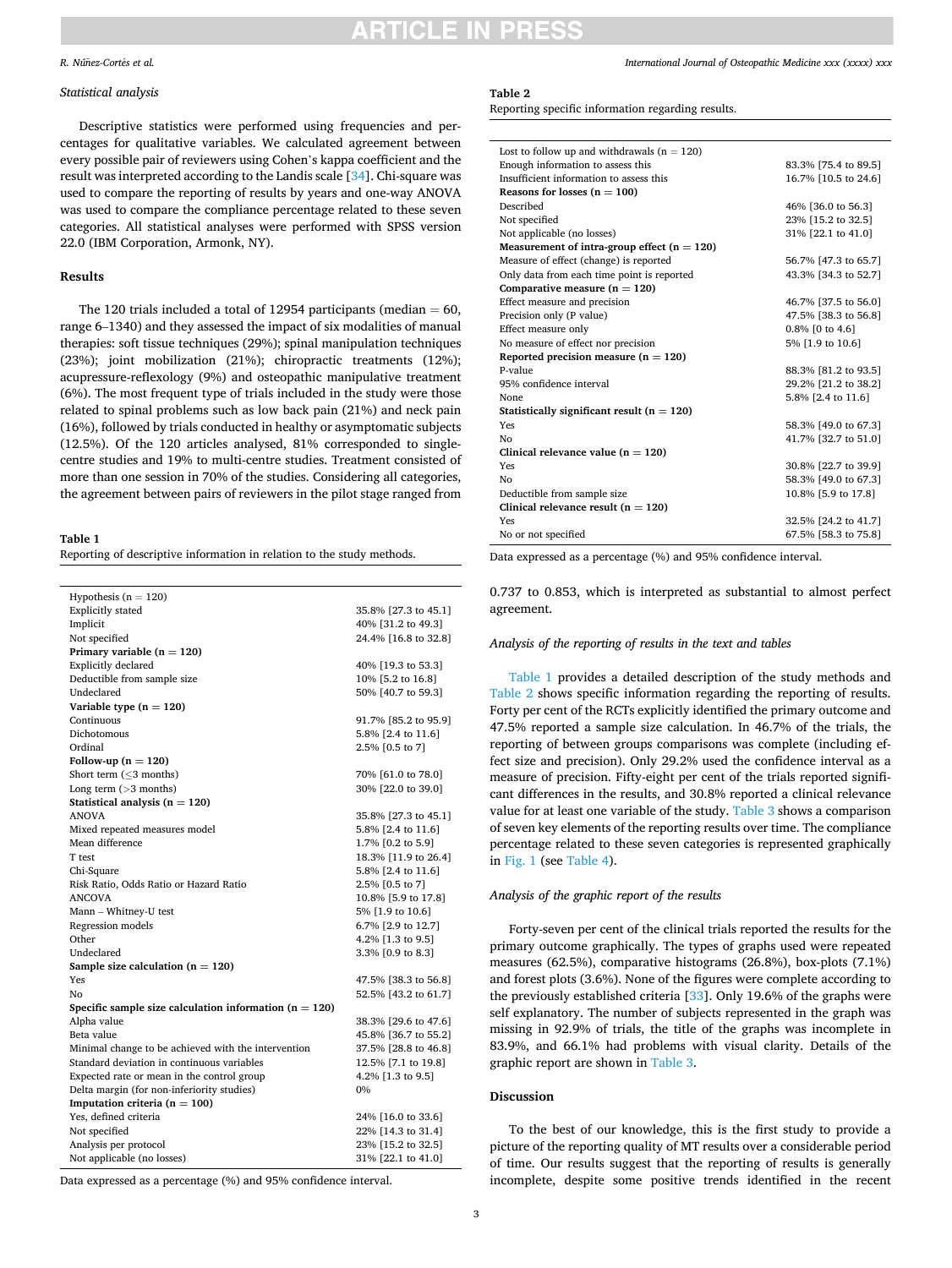# TICLE IN PRE

### <span id="page-3-0"></span>*R. Núñez-Cortés et al.*

#### **Table 3**

Comparison of the reporting of results by years.

| Categories                                                  | $2000-2004$ (n = 24) | 2005–2009 ( $n = 31$ ) | $2010 - 2014$ (n = 45) | $2015 - 2019$ (n = 20) | p-value |
|-------------------------------------------------------------|----------------------|------------------------|------------------------|------------------------|---------|
| Primary variable is explicitly declared                     | 11 (45.8%)           | 12 (38.7%)             | 19 (42.2%)             | 6(30%)                 | 0.732   |
| Sample size calculation (complete information) <sup>a</sup> | 7 (29.2%)            | 10(32.3%)              | 15 (33.3%)             | 19 (50%)               | 0.476   |
| Complete loss report <sup>b</sup>                           | 11 (45.8%)           | 15 (48.4%)             | 27 (60%)               | 13 (65%)               | 0.453   |
| Intra-group effect measure (experimental group)             | 13 (54.2%)           | 21 (67.7%)             | 21 (46.7%)             | 13 (65%)               | 0.261   |
| Intra-group effect measure (control group)                  | 12 (50%)             | 20 (64.5%)             | 17 (37.8%)             | 12 (60%)               | 0.108   |
| Complete comparative measure between groups <sup>c</sup>    | 6(25%)               | 7(22.6%)               | 13 (28.9%)             | 9(45%)                 | 0.350   |
| Clinical relevance threshold                                | 7 (29.2%)            | $8(25.8\%)$            | 19 (42.2%)             | 3(15%)                 | 0.139   |

Data are expressed in percentages (%).<br>
<sup>a</sup> including alpha/beta values and standard deviation or minimum detectable change).<br>
<sup>b</sup> including numbers, reasons and imputation criteria for missing data.<br>
<sup>c</sup> including effect

# **Table 4**

Evaluation of the graphic report  $(n = 56)$ .

| Completeness                                             |                     |
|----------------------------------------------------------|---------------------|
| Number of subjects is discernible for each graph element | 7.1 [1.9 to 17.3]   |
| Title                                                    | 16.1 [7.6 to 28.3]  |
| x axis, y axis titles                                    | 80.4 [67.6 to 89.8] |
| x axis, y axis labels                                    | 82.1 [69.6 to 91.1] |
| Variance meaning defined                                 | 35.7 [23.4 to 49.6] |
| Self-explanatory                                         | 19.6 [10.2 to 32.4] |
| Visual clarity (Absence of the following)                |                     |
| Numerical distortion                                     | 87.5 [75.9 to 94.8] |
| Chart junk                                               | 73.2 [59.7 to 84.2] |
| Readability issues                                       | 53.6 [39.7 to 67.0] |
| Others                                                   | 89.3 [78.1 to 96.0] |

Data expressed as percentages (%) and 95% confidence interval. Evaluation criteria: Number of subjects is discernible for each graph element; Title (explicitly detailed); x axis, y axis titles (explicitly detailed); x axis, y axis labels (i.e. for tick marks or categories, label and units clear); Variance meaning defined (e.g., standard error or 95% CI); Self-explanatory (all defined data elements, including legend); Numerical distortion (scale problems or improperly scaled axes or improperly ranged axes); Chart junk (cross-hatching patterns or dark/thick/unnecessary gird lines or text labels in non-horizontal orientation); Readability issues (error bars too cluttered or superimposition of data elements or display too small to see symbols or numerical/textual redundancy); Others (improperly connected points, labels too small to read or unclear to which graph item label refers).

#### literature.

These findings, specifically focused on results-related items on MT trials, are in accordance with similar studies in other healthcare disciplines [35–[42\]](#page-7-0) and add to the necessity for a more clear guidance on how to report the results of an RCT [\[31](#page-6-0)[,43](#page-7-0),[44\]](#page-7-0). Fortunately, these shortcomings have fostered promising initiatives like the current development of the Instrument for reporting Planned Endpoints in Clinical Trials (InsPECT) [[32\]](#page-7-0). Once available, the InsPECT instrument could be used by individuals responsible for the design, implementation, and reporting of clinical trials and also help scientific journal editors to improve the peer review process of RCTs ([https://www.inspect-stat](https://www.inspect-statement.org)  [ement.org](https://www.inspect-statement.org)).

Despite our findings, we want to highlight some positive trends registered in the most recent literature. This includes a more complete reporting on comparative measures between groups, a more complete loss report and sample size calculation. Notwithstanding, in the following discussion, we focus on the incomplete and missing items in order to highlight their relevance and offer some guidance and recommendations for improving future research.

### *Primary and secondary outcomes*

In our sample, fewer than 50% of the articles explicitly stated the primary outcome of the study. CONSORT guidelines have long

# **Comparison of the Reporting of Results by Years**



**Fig. 1.** Compliance (%) was defined by seven categories: a) Primary outcome is explicitly declared; b) Complete information on sample size calculation; c) Complete loss report; d) Intra-group effect measure (experimental group); e) Intra-group effect measure (control group); f) Complete comparative measure between groups; g) Minimal clinically important difference value. Data are expressed as mean and 95% confidence interval.

recommended that the primary outcome should be specifically reported and differentiated from secondary outcomes [[22\]](#page-6-0). The primary outcome measure is set at the moment the study is designed and the protocol is drafted. Outcomes are based directly on the primary aim of the study [[45\]](#page-7-0) and sample size is calculated from the primary outcome. Clearly stating the primary outcome prevents investigators from cherry-picking significant results and presenting these as the main findings of the study. To avoid this reporting bias, it is strongly recommended to prospectively register the study protocol on a public trial registry.

# *Sample size, statistical significance and clinical relevance*

The under-reported description of how sample size was determined in our study (35.8%) appears to be a common finding in trials in Physical Medicine and Rehabilitation [[46,47\]](#page-7-0), limiting readers' ability to properly interpret the results. The literature shows that MT trials are typically based on small sample size [[48\]](#page-7-0) and trials that perform an a priori sample size calculation have considerably larger median sample sizes than those that do not [\[49](#page-7-0)]. In addition, complete reporting on how sample size was calculated prevents the exclusive reliance on statistical power and also addresses key elements such as the importance of the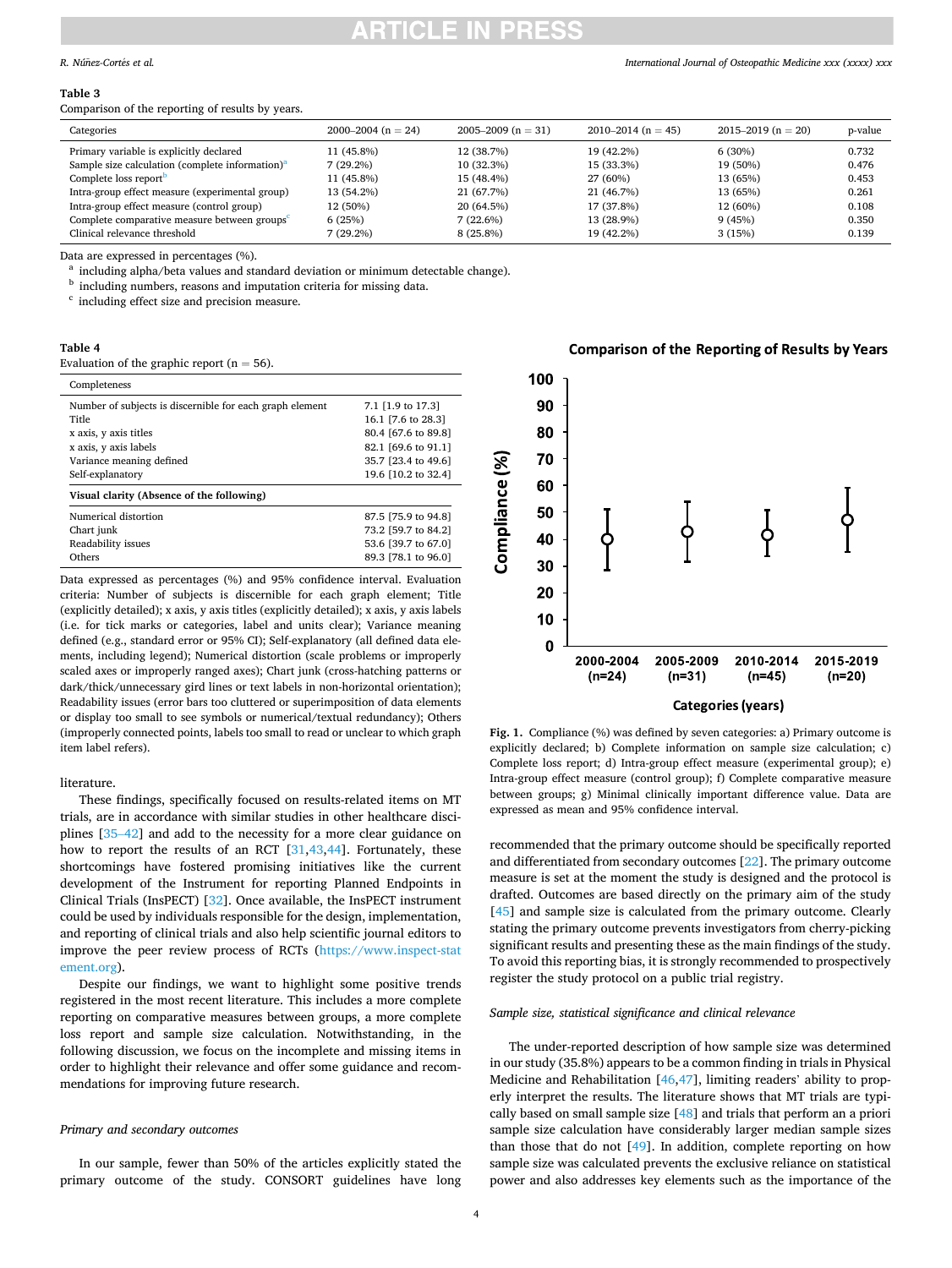# **ARTICLE IN PRESS**

#### *R. Núñez-Cortés et al.*

selected outcome and the MCID to be detected [\[8,](#page-6-0)[50,51](#page-7-0)].

In our sample, only 30.8% of the trials specified MCID either explicitly or within the sample size calculation, and within the 58.3% of trials reporting statistically significant results, only 35.7% were clinically relevant. Due to the nature of MT interventions, clinical trials often aim to show effectiveness by applying a pragmatic approach to the study design. In this scenario, the reporting of a MCID provides a valuable reference to evaluate the potential impact of the findings on clinical practice [\[52](#page-7-0)].

# *Effect estimates and precision*

Complete reporting of effect size and its precision both within and between-groups is important to correctly interpret the results and to provide a broader understanding of the effect of an intervention [\[43](#page-7-0)]. However, while all trials in our sample reported intra-group effects in some way, only 46.7% accurately reported effect size and its precision in between-group differences. This lack of information raises important clinical considerations in fields such as MT where nonspecific effects play an important role in the overall effect [\[53](#page-7-0)–55]. In this regard, in the JOSPT series "Linking evidence with practice" Steve Kamper recently stated: "*The former [within-group] includes natural recovery, regression to the mean, nonspecific effects, and treatment effects. The latter [between-group] is the treatment effect*" [[56\]](#page-7-0). Therefore, especially in explanatory trials, the inclusion of both estimates must be seen as good reporting practice.

Another important aspect relates to the completeness of reporting the effects of outcomes. Forty-eight per cent only reported the p-value for the between-group comparison. The p-value was used in 88.3% of the cases but the confidence interval was reported in only 29.2% ([Table 2\)](#page-2-0). However, a positive trend towards an improvement has been noticed in most recent MT trials [\(Table 3\)](#page-3-0). Although p values are easily calculated, they often lead to misunderstandings [57–[59](#page-7-0)]. Furthermore, they are also often used incorrectly [[60\]](#page-7-0) and may overestimate treatment effects [[61\]](#page-7-0). The reporting of p values alone does not therefore provide a complete interpretation of results [[62\]](#page-7-0). Using confidence intervals as a precision estimate may lead to a better clinical interpretation of the literature in rehabilitation and could also help to establish confidence in the real magnitude of the observed effect [\[50](#page-7-0),[63\]](#page-7-0). In order to improve statistical interpretation and reporting, Greenland et al. published a set of useful guidelines [\[59](#page-7-0)].

# *Loss to follow-up and missing data*

Complete assessment of all participants in an RCT is crucial for a sound interpretation of results. However, a number of participants will be lost to follow up or not analysed for some reason at the end of the study, potentially leading to attrition bias. Furthermore, data that are missing can affect the power of the study [[64\]](#page-7-0). In 83.3% of the articles in our sample, enough information was reported to assess whether a loss to follow-up occurred. The number of randomly allocated participants and information on missing data, dropouts, and losses to follow-up are generally well reported in MT trials [\[2\]](#page-6-0) and our results show again a positive trend in most recent RCTs. However, on further analysing this information, we found that the reasons for loss to follow-up were not reported in 23% of the cases and the imputation criteria of missing data in the analysis were not described in 22% of the cases. Assessment of clinical outcomes and treatment efficacy depends on reliable follow-up information [\[65](#page-7-0)]. As recommended in the CONSORT guidelines and extensions, authors should include a patient flow diagram with the number of patients lost to follow-up, the reasons for loss to follow-up, and the number of patients analysed [\[66,67](#page-7-0)]. In this scenario, the authors should clearly state the method for handling missing data and the statistical model used to analyse the trial. The review published by Armijo-Olivo et al. offers a very useful guide on how to deal with missing data in clinical research [[64\]](#page-7-0).

# *Graphical report*

One of the main shortcomings in RCTs in general is the graphic presentation of results [\[68,69](#page-7-0)]. Figures are commonly used tools to present data for scientific communication [\[70](#page-7-0)]. The visual impact helps to transmit findings to the reader [\[71](#page-7-0)], aiding in their interpretation and making a lasting impression of the results [\[70](#page-7-0)]. Pocock et al. [\[28](#page-6-0)] observed that the main types of figures used in clinical trials are: flow diagrams, Kaplan Meier diagrams, Forest diagrams, and repeated measurements over time. It is not surprising that the most common type of graph in our sample was the repeated measure graph. This is because continuous variables are those most frequently used in MT studies.

The majority of graphs published in top medical journals fail to display complete data [\[33](#page-7-0)]. Furthermore, areas of low performance are similar regardless of the study field. Our results represent a first approach to evaluating these characteristics in the field of MT and they show the same shortcomings. In conclusion, our findings support the need to implement strategies that have proven to be effective in the use of reporting guidelines [72–[74\]](#page-7-0). At the same time, training in evidence-based methods should be promoted among researchers in the MT field, focusing clearly on clinical relevance and applicability.

# *Strengths and limitations*

The main strength of this review relates to the large data set used in the analysis. However, the lack of formal validity tests for our sampling method could have introduced potential biases, especially concerning changes over time. Furthermore, the random sampling method used might have led to some particular MT disciplines being less represented than others. However, our results should be interpreted as a general picture of the quality of MT results reporting over a considerable period of time instead of a particular discipline-based analysis.

Another potential limitation relates to the tool used for data extraction. As a non-validated tool, some inconsistencies could have occurred during the data extraction. Notwithstanding, several actions were implemented to reduce this possibility. First, the data extraction form was designed through agreement between all the research team that includes experts both in the field of research methodology and in MT. Second, we piloted the form on a sample of 5 RCTs, reaching a high agreement between the reviewers. In any case, the aim of the study was not to develop an instrument to evaluate the reporting of results but rather to draw attention to the relevance of complete and sound reporting. Finally, the subanalysis made to explore potential differences over time should be considered cautiously. This assessment was based on the reporting of seven items deemed to be essential by the research team. Although the majority of these items were extracted from reporting guidelines, some of them were selected *ad-hoc* according to the authors judgement.

# **Conclusions**

Our findings suggest that the reporting of results in studies of MT is generally incomplete, limiting comprehensive interpretation. The main deficiencies are related to the identification of the primary outcome, the reporting of sample size calculation, effect estimates and precision, and missing data. Our results also show that the graphic presentation of results often lacks completeness and visual clarity. Improvements in the reporting of results are necessary to generate advances in the practice and research of MT interventions.

# **Author contributions**

RNC, GA, JPB and GU were all involved in the conception and design of the study. RNC, RC, JC and GA were responsible for recruitment and data collection. RNC, GA, JPB, RC, JC, XB and GU contributed to the writing and revision of the manuscript and approved the final version of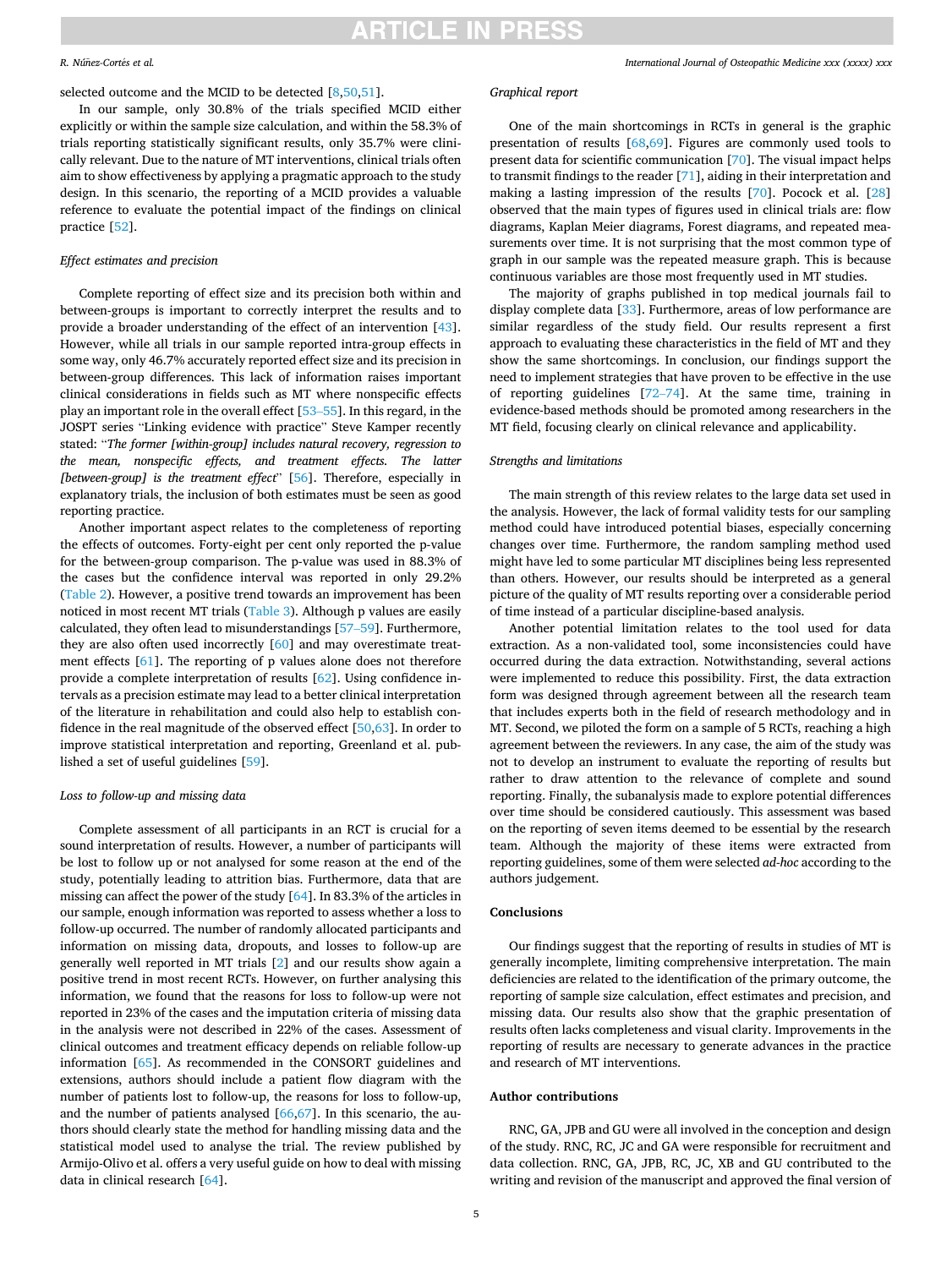# ARTICI F IN PRFS

#### <span id="page-5-0"></span> $R.$  *Núñez-Cortés et al.*

the manuscript. GU is the study guarantor.

### **Ethical approval**

Not applicable.

### **Funding**

This research did not receive any specific grant from funding

#### **Appendix 1. Data extraction form**

**Is the study hypothesis specified?**  *Yes, explicitly No, but it is implicit Not specified (cannot be determined)*  **If the hypothesis can be determined, it is:**  *Superiority Non-inferiority*  **Is a primary variable described?**  *Yes (explicitly specified) No (but it can be identified from the sample size calculation) No*  **Variable type**  $(n = 100)$ *Continuous Dichotomous Ordinal category*  Follow-up  $(n = 100)$ *Short term (*≤ *3 months) Long term (> 3 months)*  **Statistical analysis (** $n = 100$ **)** *ANOVA Mixed repeated measures model Mean difference T test Chi-Square Risk Ratio, Odds Ratio or Hazard Ratio ANCOVA Mann*–*Whitney U test Regression models Other*  **Was the result for the main variable presented graphically?**  *Yes No*  **Was a sample size calculation performed?**  *Yes No*  **What information is given to evaluate how this calculation was made?**  *Alpha value Beta value Minimal change to be achieved with the intervention Standard deviation in continuous variables Expected rate or mean in the control group Delta margin (for non-inferiority studies)*  **Is there sufficient information to determine whether there was a loss of subjects during the study?**  *Yes No*  **In the event that some subjects were lost to follow-up, did they appear quantified (n**◦**) in the article?**  *Yes No Not applicable (no losses)*  **If some subjects were lost to follow-up, were reasons described?**  *Yes No Not applicable (no losses)*  **If some subjects were lost to follow up, were the criteria for imputation of these missing data described?**  *Yes, analysis by protocol Yes, other reasons No Not applicable (no losses)*  **Is the measure of the intra-group effect reported?**  *Measure of effect is reported Only data from each evaluation is reported* 

*International Journal of Osteopathic Medicine xxx (xxxx) xxx*

agencies in the public, commercial, or not-for-profit sectors.

### **Declaration of competing interest**

All authors declare that there are no financial or personal conflicts of interest regarding the publication of this paper.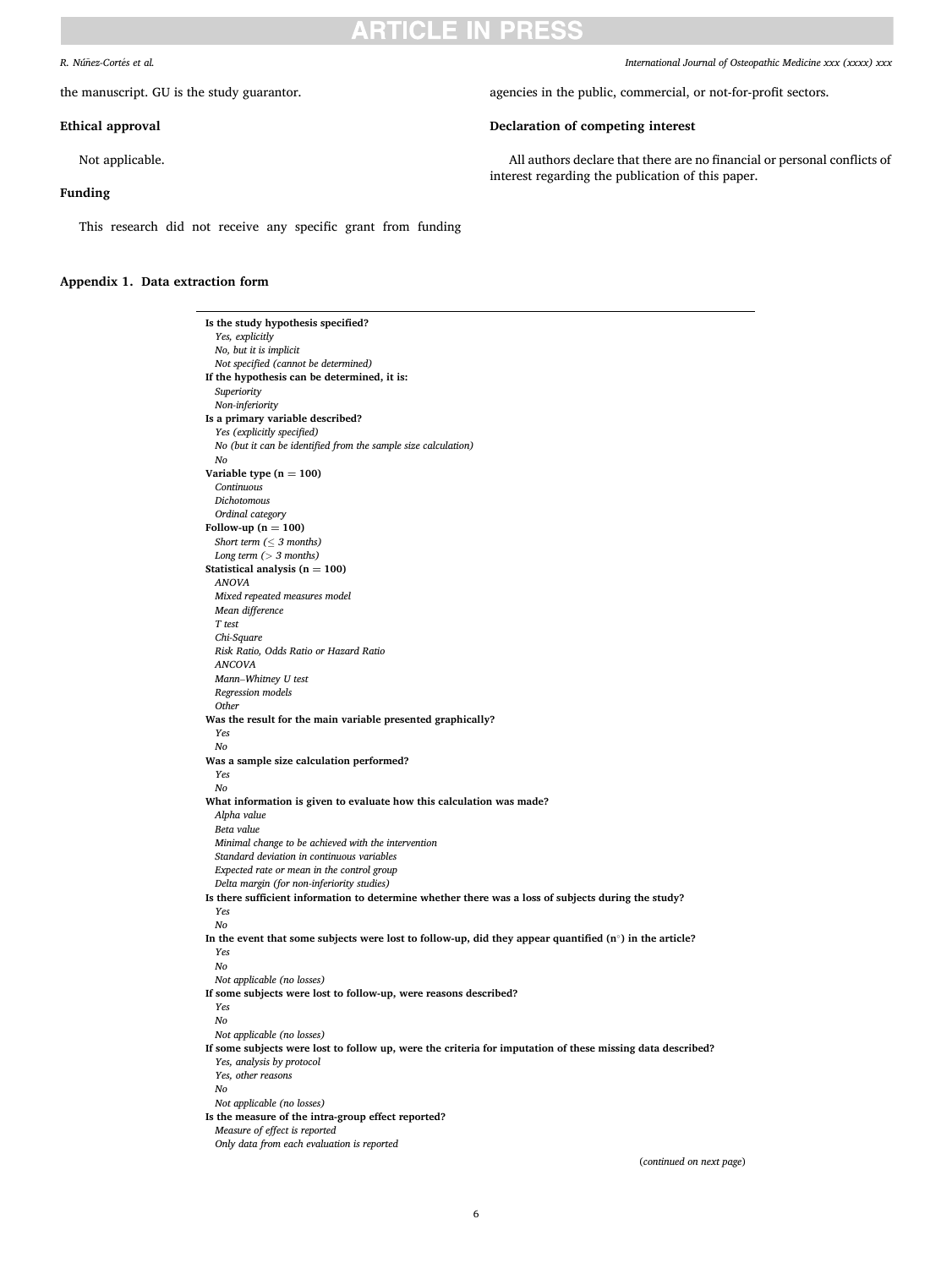# **TICLE IN PRESS**

#### <span id="page-6-0"></span>*R. Núñez-Cortés et al.*

#### *International Journal of Osteopathic Medicine xxx (xxxx) xxx*

| (continued)                                                                                                                      |  |
|----------------------------------------------------------------------------------------------------------------------------------|--|
| Is a Comparative Effect Measurement reported?                                                                                    |  |
| No effect or precision measure (p-value)                                                                                         |  |
| No measure of effect, but p-value                                                                                                |  |
| Effect measure without p-value                                                                                                   |  |
| Measure of effect and p-value                                                                                                    |  |
| According to the authors, were the results favourable? (significant difference)                                                  |  |
| Yes                                                                                                                              |  |
| No                                                                                                                               |  |
| Regarding the results, is a value of clinical relevance specified?                                                               |  |
| Yes, explicitly                                                                                                                  |  |
| Yes, a magnitude of change is mentioned in the sample calculation                                                                |  |
| No                                                                                                                               |  |
| Based on the previous question: was the result clinically relevant?                                                              |  |
| Yes                                                                                                                              |  |
| No                                                                                                                               |  |
| A threshold of clinical relevance is not specified                                                                               |  |
| Regarding completeness of graphics. Are the following characteristics met? (Yes or no)                                           |  |
| Number of subjects is discernible for each graph element                                                                         |  |
| Title (explicitly detailed) x axis, y axis titles (explicitly detailed)                                                          |  |
| x axis, y axis labels (i.e., for tick marks or categories, label and units clear)                                                |  |
| Variance meaning defined (e.g., standard error or 95% CI)                                                                        |  |
| Self-explanatory (all defined data elements, including legend)                                                                   |  |
| Regarding the visual clarity of graphics, are the following characteristics absent (Yes or no)                                   |  |
| Numerical distortion (scale problems or improperly scaled axes or improperly ranged axes)                                        |  |
| Chart junk (cross-hatching patterns or dark/thick/unnecessary gird lines or text labels in nonhorizontal orientation)            |  |
| Readability issues (error bars too cluttered or superimposition of data elements or display too small to see symbols or numeric/ |  |
| textual redundancy)                                                                                                              |  |
| Others (improperly connected points, labels too small to read or unclear to which graph item label refers).                      |  |

#### **References**

- [1] [French HP, Brennan A, White B, Cusack T. Manual therapy for osteoarthritis of the](http://refhub.elsevier.com/S1746-0689(21)00057-2/sref1)  hip or knee - a systematic review. Man Ther 2011:16:109-17
- [2] Alvarez G, Solà I, Sitjà-Rabert M, Fort-Vanmeerhaeghe A, Gich I, Fernández C, et al. A methodological review revealed that reporting of trials in manual therapy has not improved over time. J Clin Epidemiol 2020;121:32–44. [https://doi.org/](https://doi.org/10.1016/j.jclinepi.2020.01.006)  [10.1016/j.jclinepi.2020.01.006.](https://doi.org/10.1016/j.jclinepi.2020.01.006)
- [3] Shiwa SR, Moseley AM, Maher CG, Costa LOP. Language of publication has a small influence on the quality of reports of controlled trials of physiotherapy interventions. J Clin Epidemiol 2013;66:78–84. [https://doi.org/10.1016/j.](https://doi.org/10.1016/j.jclinepi.2012.08.004)  [jclinepi.2012.08.004.](https://doi.org/10.1016/j.jclinepi.2012.08.004)
- [4] Zavala-González J, Pavez-Baeza F, Gutiérrez-Espinoza H, Olguín-Huerta C. The [effectiveness of joint mobilization techniques for range of motion in adult patients](http://refhub.elsevier.com/S1746-0689(21)00057-2/sref4)  [with primary adhesive capsulitis of the shoulder: a systematic review and meta](http://refhub.elsevier.com/S1746-0689(21)00057-2/sref4)[analysis. Medwave 2018;18:e7265](http://refhub.elsevier.com/S1746-0689(21)00057-2/sref4).
- [5] [Minkalis AL, Vining RD, Long CR, Hawk C, de Luca K. A systematic review of thrust](http://refhub.elsevier.com/S1746-0689(21)00057-2/sref5)  [manipulation combined with one conservative intervention for rotator cuff and](http://refhub.elsevier.com/S1746-0689(21)00057-2/sref5) [related non-surgical shoulder conditions. J Can Chiropr Assoc 2018;62:5](http://refhub.elsevier.com/S1746-0689(21)00057-2/sref5)–17.
- [6] [Carnes D, Plunkett A, Ellwood J, Miles C. Manual therapy for unsettled, distressed](http://refhub.elsevier.com/S1746-0689(21)00057-2/sref6)  [and excessively crying infants: a systematic review and meta-analyses. BMJ Open](http://refhub.elsevier.com/S1746-0689(21)00057-2/sref6)  [2018;8:e019040](http://refhub.elsevier.com/S1746-0689(21)00057-2/sref6).
- [7] [de Luca KE, Fang SH, Ong J, Shin K-S, Woods S, Tuchin PJ. The effectiveness and](http://refhub.elsevier.com/S1746-0689(21)00057-2/sref7)  [safety of manual therapy on pain and disability in older persons with chronic low](http://refhub.elsevier.com/S1746-0689(21)00057-2/sref7)  [back pain: a systematic review. J Manip Physiol Ther 2017;40:527](http://refhub.elsevier.com/S1746-0689(21)00057-2/sref7)–34.
- [8] [Bizzarri P, Buzzatti L, Cattrysse E, Scafoglieri A. Thoracic manual therapy is not](http://refhub.elsevier.com/S1746-0689(21)00057-2/sref8)  [more effective than placebo thoracic manual therapy in patients with shoulder](http://refhub.elsevier.com/S1746-0689(21)00057-2/sref8)  [dysfunctions: a systematic review with meta-analysis. Musculoskeletal Sci Pract](http://refhub.elsevier.com/S1746-0689(21)00057-2/sref8)  [2018;33:1](http://refhub.elsevier.com/S1746-0689(21)00057-2/sref8)–10.
- [9] Laimi K, Mäkilä A, Bärlund E, Katajapuu N, Oksanen A, Seikkula V, et al. [Effectiveness of myofascial release in treatment of chronic musculoskeletal pain: a](http://refhub.elsevier.com/S1746-0689(21)00057-2/sref9)  [systematic review. Clin Rehabil 2018;32:440](http://refhub.elsevier.com/S1746-0689(21)00057-2/sref9)–50.
- [10] [Wu J, Wang Y, Wang Z. The effectiveness of massage and touch on behavioural and](http://refhub.elsevier.com/S1746-0689(21)00057-2/sref10)  [psychological symptoms of dementia: a quantitative systematic review and meta](http://refhub.elsevier.com/S1746-0689(21)00057-2/sref10)[analysis. J Adv Nurs 2017;73:2283](http://refhub.elsevier.com/S1746-0689(21)00057-2/sref10)–95.
- [11] Smith CA, Levett KM, Collins CT, Dahlen HG, Ee CC, Suganuma M. Massage, [reflexology and other manual methods for pain management in labour. Cochrane](http://refhub.elsevier.com/S1746-0689(21)00057-2/sref11) [Database Syst Rev 2018;3:CD009290.](http://refhub.elsevier.com/S1746-0689(21)00057-2/sref11)
- [12] Furlan AD, Giraldo M, Baskwill A, Irvin E, Imamura M. Massage for low-back pain. Cochrane Database Syst Rev 2015. [https://doi.org/10.1002/14651858.cd001929.](https://doi.org/10.1002/14651858.cd001929.pub3)  [pub3](https://doi.org/10.1002/14651858.cd001929.pub3).
- [13] Westad K, Tjoestolvsen F, Hebron C. The effectiveness of Mulligan's mobilisation with movement (MWM) on peripheral joints in musculoskeletal (MSK) conditions: a systematic review. Musculoskeletal Sci Pract 2018. [https://doi.org/10.1016/j.](https://doi.org/10.1016/j.msksp.2018.12.001) [msksp.2018.12.001](https://doi.org/10.1016/j.msksp.2018.12.001).
- [14] [Lee N-W, Kim G-H, Heo I, Kim K-W, Ha I-H, Lee J-H, et al. Chuna \(or tuina\) manual](http://refhub.elsevier.com/S1746-0689(21)00057-2/sref14)  [therapy for musculoskeletal disorders: a systematic review and meta-analysis of](http://refhub.elsevier.com/S1746-0689(21)00057-2/sref14)  [randomized controlled trials. Evid Based Compl Alternat Med 2017:8218139.](http://refhub.elsevier.com/S1746-0689(21)00057-2/sref14) [2017.](http://refhub.elsevier.com/S1746-0689(21)00057-2/sref14)
- [15] [Xu Q, Chen B, Wang Y, Wang X, Han D, Ding D, et al. The effectiveness of manual](http://refhub.elsevier.com/S1746-0689(21)00057-2/sref15)  [therapy for relieving pain, stiffness, and dysfunction in knee osteoarthritis: a](http://refhub.elsevier.com/S1746-0689(21)00057-2/sref15) [systematic review and meta-analysis. Pain Physician 2017;20:229](http://refhub.elsevier.com/S1746-0689(21)00057-2/sref15)–43.
- [16] Mischke JJ, Jayaseelan DJ, Sault JD, Emerson Kavchak AJ. The symptomatic and [functional effects of manual physical therapy on plantar heel pain: a systematic](http://refhub.elsevier.com/S1746-0689(21)00057-2/sref16)  [review. J Man Manip Ther 2017;25:3](http://refhub.elsevier.com/S1746-0689(21)00057-2/sref16)–10.
- [17] [Krul M, van der Wouden JC, Kruithof EJ, van Suijlekom-Smit LW, Koes BW.](http://refhub.elsevier.com/S1746-0689(21)00057-2/sref17)  [Manipulative interventions for reducing pulled elbow in young children. Cochrane](http://refhub.elsevier.com/S1746-0689(21)00057-2/sref17)  [Database Syst Rev 2017;7:CD007759.](http://refhub.elsevier.com/S1746-0689(21)00057-2/sref17)
- [18] Gross A, Langevin P, Burnie SJ, Bédard-Brochu M-S, Empey B, Dugas E, et al. Manipulation and mobilisation for neck pain contrasted against an inactive control or another active treatment. Cochrane Database Syst Rev 2015. [https://doi.org/](https://doi.org/10.1002/14651858.cd004249.pub4)  [10.1002/14651858.cd004249.pub4](https://doi.org/10.1002/14651858.cd004249.pub4).
- [19] [Silva TM, Costa LCM, Costa LOP. Evidence-Based Practice: a survey regarding](http://refhub.elsevier.com/S1746-0689(21)00057-2/sref19)  [behavior, knowledge, skills, resources, opinions and perceived barriers of Brazilian](http://refhub.elsevier.com/S1746-0689(21)00057-2/sref19)  physical therapists from São [Paulo state. Braz J Phys Ther 2015;19:294](http://refhub.elsevier.com/S1746-0689(21)00057-2/sref19)-303.
- [20] [da Silva TM, Costa L da CM, Garcia AN, Costa LOP. What do physical therapists](http://refhub.elsevier.com/S1746-0689(21)00057-2/sref20) [think about evidence-based practice? A systematic review. Man Ther 2015;20:](http://refhub.elsevier.com/S1746-0689(21)00057-2/sref20)  388–[401.](http://refhub.elsevier.com/S1746-0689(21)00057-2/sref20)
- [21] Straulino S. Reconstruction of Galileo Galilei's experiment: the inclined plane. Phys Educ 2008;43:316–21. [https://doi.org/10.1088/0031-9120/43/3/012.](https://doi.org/10.1088/0031-9120/43/3/012)
- [22] [Altman DG. Better reporting of randomised controlled trials: the CONSORT](http://refhub.elsevier.com/S1746-0689(21)00057-2/sref22) [statement. BMJ 1996;313:570](http://refhub.elsevier.com/S1746-0689(21)00057-2/sref22)–1.
- [23] Caulley L, Catalá-López [F, Whelan J, Khoury M, Ferraro J, Cheng W, et al.](http://refhub.elsevier.com/S1746-0689(21)00057-2/sref23) [Reporting guidelines of health research studies are frequently used](http://refhub.elsevier.com/S1746-0689(21)00057-2/sref23)  [inappropriately. J Clin Epidemiol 2020;122:87](http://refhub.elsevier.com/S1746-0689(21)00057-2/sref23)–94.
- [24] Moseley AM, Elkins MR, Janer-Duncan L, Hush JM, The quality of reports of [randomized controlled trials varies between subdisciplines of physiotherapy.](http://refhub.elsevier.com/S1746-0689(21)00057-2/sref24)  [Physiother Can 2014;66:36](http://refhub.elsevier.com/S1746-0689(21)00057-2/sref24)–43.
- [25] [Moseley AM, Herbert RD, Maher CG, Sherrington C, Elkins MR. Reported quality of](http://refhub.elsevier.com/S1746-0689(21)00057-2/sref25)  [randomized controlled trials of physiotherapy interventions has improved over](http://refhub.elsevier.com/S1746-0689(21)00057-2/sref25) [time. J Clin Epidemiol 2011;64:594](http://refhub.elsevier.com/S1746-0689(21)00057-2/sref25)–601.
- [26] Riley SP, Swanson B, Brismée J-M, Sawyer SF. A systematic review of orthopaedic [manual therapy randomized clinical trials quality. J Man Manip Ther 2016;24:](http://refhub.elsevier.com/S1746-0689(21)00057-2/sref26) [241](http://refhub.elsevier.com/S1746-0689(21)00057-2/sref26)–52.
- [27] [Puhan MA, ter Riet G, Eichler K, Steurer J, Bachmann LM. More medical journals](http://refhub.elsevier.com/S1746-0689(21)00057-2/sref27)  [should inform their contributors about three key principles of graph construction.](http://refhub.elsevier.com/S1746-0689(21)00057-2/sref27)  [J Clin Epidemiol 2006;59:1017](http://refhub.elsevier.com/S1746-0689(21)00057-2/sref27)–22.
- [28] [Pocock SJ, Travison TG, Wruck LM. Figures in clinical trial reports: current](http://refhub.elsevier.com/S1746-0689(21)00057-2/sref28)  practice & [scope for improvement. Trials 2007;8:36](http://refhub.elsevier.com/S1746-0689(21)00057-2/sref28).
- [29] [Altman DG, Schulz KF, Moher D, Egger M, Davidoff F, Elbourne D, et al. The](http://refhub.elsevier.com/S1746-0689(21)00057-2/sref29)  [revised CONSORT statement for reporting randomized trials: explanation and](http://refhub.elsevier.com/S1746-0689(21)00057-2/sref29) [elaboration. Ann Intern Med 2001;134:663](http://refhub.elsevier.com/S1746-0689(21)00057-2/sref29)–94.
- [30] [Pillastrini P, Vanti C, Curti S, Mattioli S, Ferrari S, Violante FS, et al. Using PubMed](http://refhub.elsevier.com/S1746-0689(21)00057-2/sref30)  [search strings for efficient retrieval of manual therapy research literature. J Manip](http://refhub.elsevier.com/S1746-0689(21)00057-2/sref30)  [Physiol Ther 2015;38:159](http://refhub.elsevier.com/S1746-0689(21)00057-2/sref30)–66.
- [31] [Butcher NJ, Monsour A, Mew EJ, Szatmari P, Pierro A, Kelly LE, et al. Improving](http://refhub.elsevier.com/S1746-0689(21)00057-2/sref31)  [outcome reporting in clinical trial reports and protocols: study protocol for the](http://refhub.elsevier.com/S1746-0689(21)00057-2/sref31)  [Instrument for reporting Planned Endpoints in Clinical Trials \(InsPECT\). Trials](http://refhub.elsevier.com/S1746-0689(21)00057-2/sref31) [2019;20:161](http://refhub.elsevier.com/S1746-0689(21)00057-2/sref31).